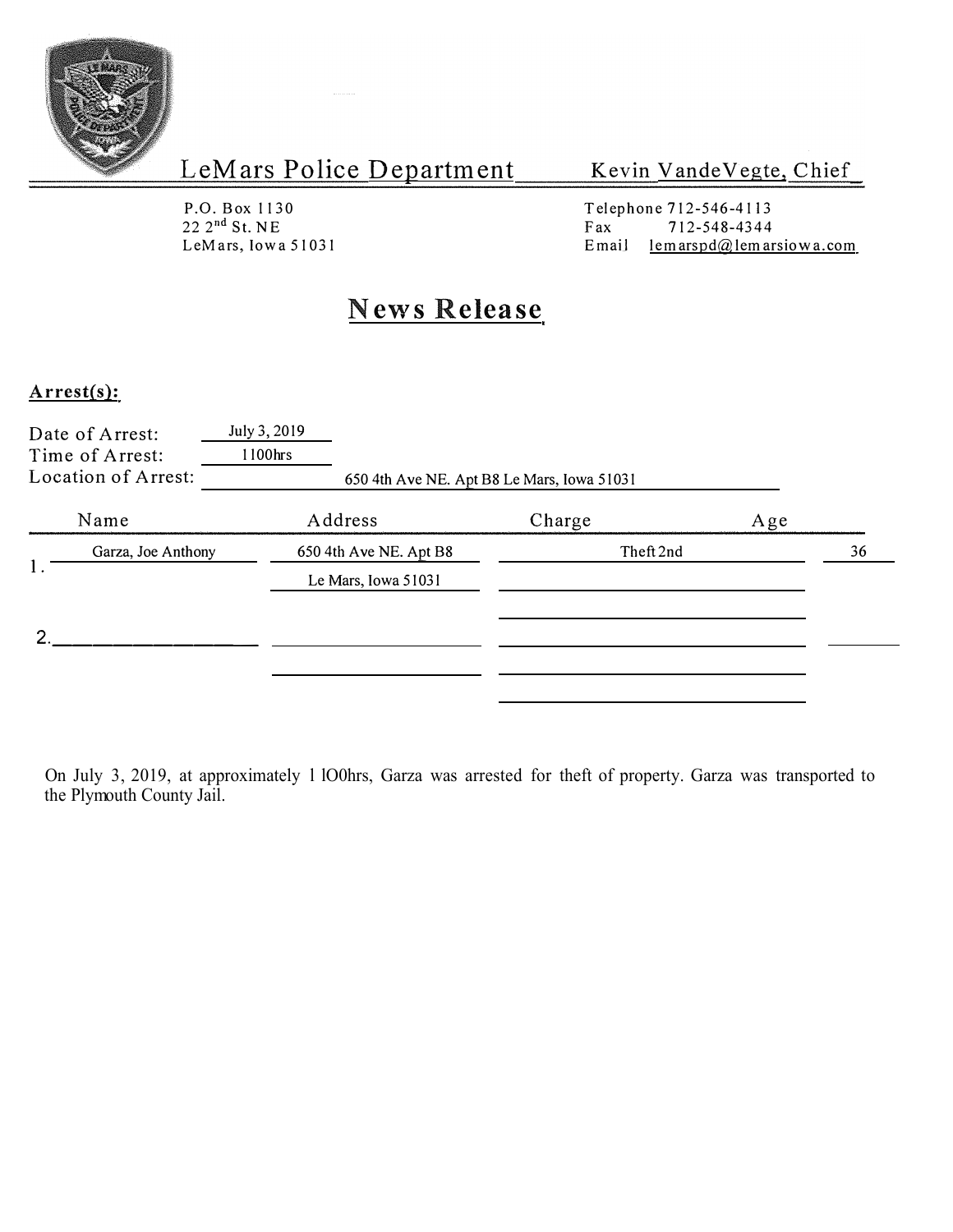

#### Kevin VandeVegte, Chief

P.O. Box 1130<br>22 2<sup>nd</sup> St. NE

Telephone 712-546-4113<br>Fax 712-548-4344  $22 \t2^{n4}$  St. NE<br>
LeM ars, Iowa 51031 Fax Fax 712-548-4344<br>
Email lem arspd $@$  lem ar E mail  $l$ em arspd@lem arsiowa.com

## **News Release**

#### **Arrest(s):**

 $\frac{\partial \mathcal{L}_{\text{max}}}{\partial \mathbf{z}}$ 

|    | Date of Arrest:<br>Time of Arrest:<br>Location of Arrest: | 07/05/19<br>$1242$ hrs                         | 1120 2nd St. SE. Le Mars, Iowa 51031 |    |
|----|-----------------------------------------------------------|------------------------------------------------|--------------------------------------|----|
|    | Name                                                      | Address                                        | Charge<br>Age                        |    |
| 1. | Gengler, Aaron John                                       | 1120 2nd St. Se. Apt C4<br>Le Mars, Iowa 51031 | Driving Suspended                    | 34 |
| ົ  |                                                           |                                                |                                      |    |

On July 5, 2019, at approximately 1242hrs, the Le Mars Police Dept. performed a traffic stop at 1120 2nd St. SE. As the result of the stop, Gengler was charged with driving with a suspended license. Gengler was cited and released into court on the above charge.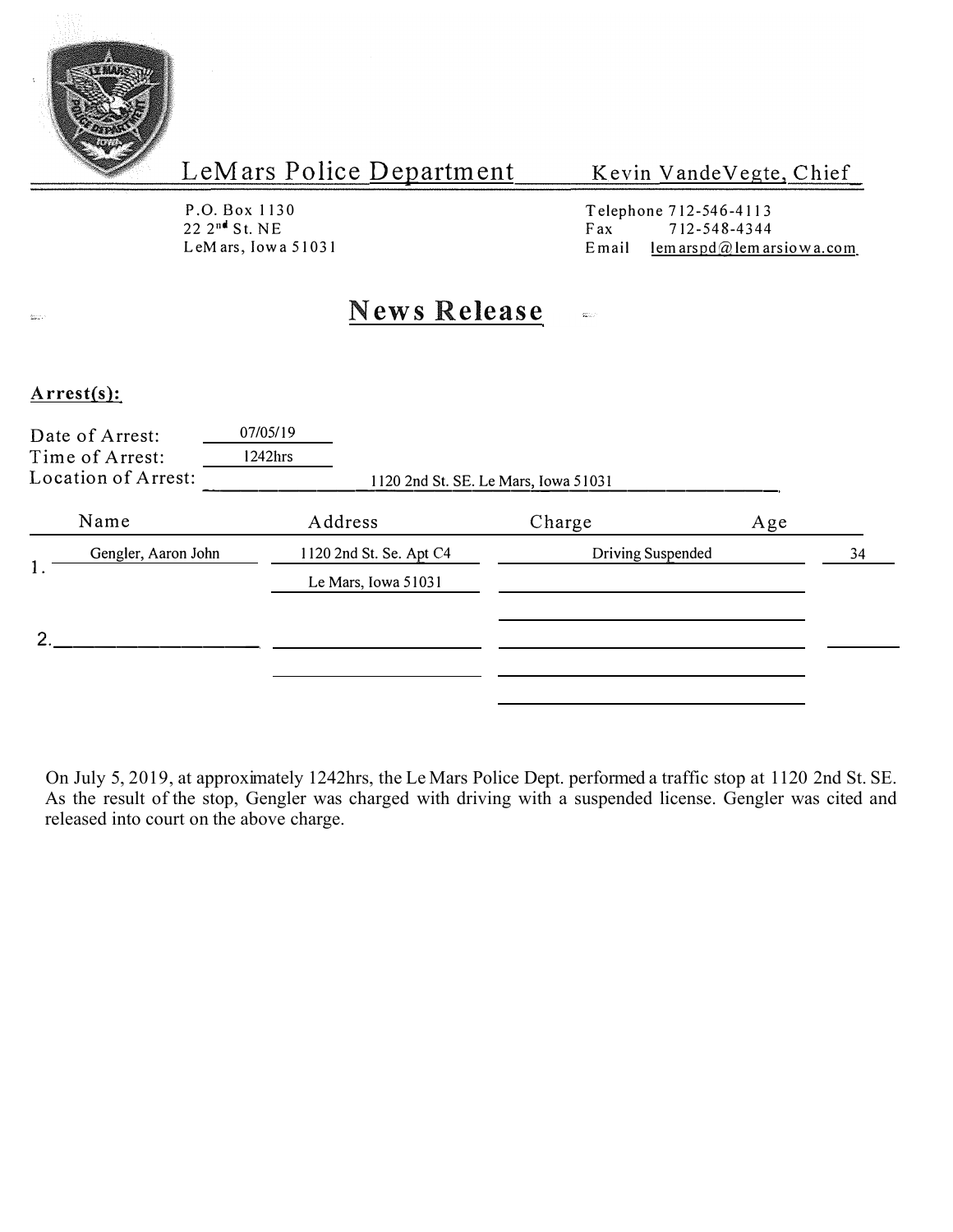

Kevin VandeVegte, Chief

P .O. Box l 130 22 2 nd St. NE L eM ars, Iowa 51031

Telephone 712-546-4113  $F$ ax 712-548-4344<br>Email lemarspd@lemar  $lemarspd@$  lemarsiowa.com

## **News Release**

#### **Arrest(s):**

|  | Date of Arrest:<br>Time of Arrest:<br>Location of Arrest: | 07/09/2019<br>1754 hrs | 1240 Lincoln Street NE |                    |     |    |
|--|-----------------------------------------------------------|------------------------|------------------------|--------------------|-----|----|
|  | Name                                                      | Address                |                        | Charge             | Age |    |
|  | Jacob Hutchison                                           | 1240 Lincoln Street NE |                        | Disorderly Conduct |     | 24 |
|  |                                                           | Le Mars, IA            |                        | Assault            |     |    |
|  | Lane Winders                                              | 1240 Lincoln Street NE |                        | Disorderly Conduct |     | 29 |
|  |                                                           | Le Mars, IA            |                        |                    |     |    |

On July 09, 2019, at approximately 1754 hrs, Le Mars Officers were dispatched to the Pride Group Residential Care Facility located at 1240 Lincoln Street NE for an assault. Officers discovered Jacob Hutchison and Lane Winders had been involved in a physical altercation. After the altercation between the residents, Hutchison then assaulted 2 staff members. Both Hutchison and Winders were arrested for disorderly conduct. Mr. Hutchison was also charged with assault in connection with his actions towards the staff members. Both individuals were transported to the Plymouth Co. Jail.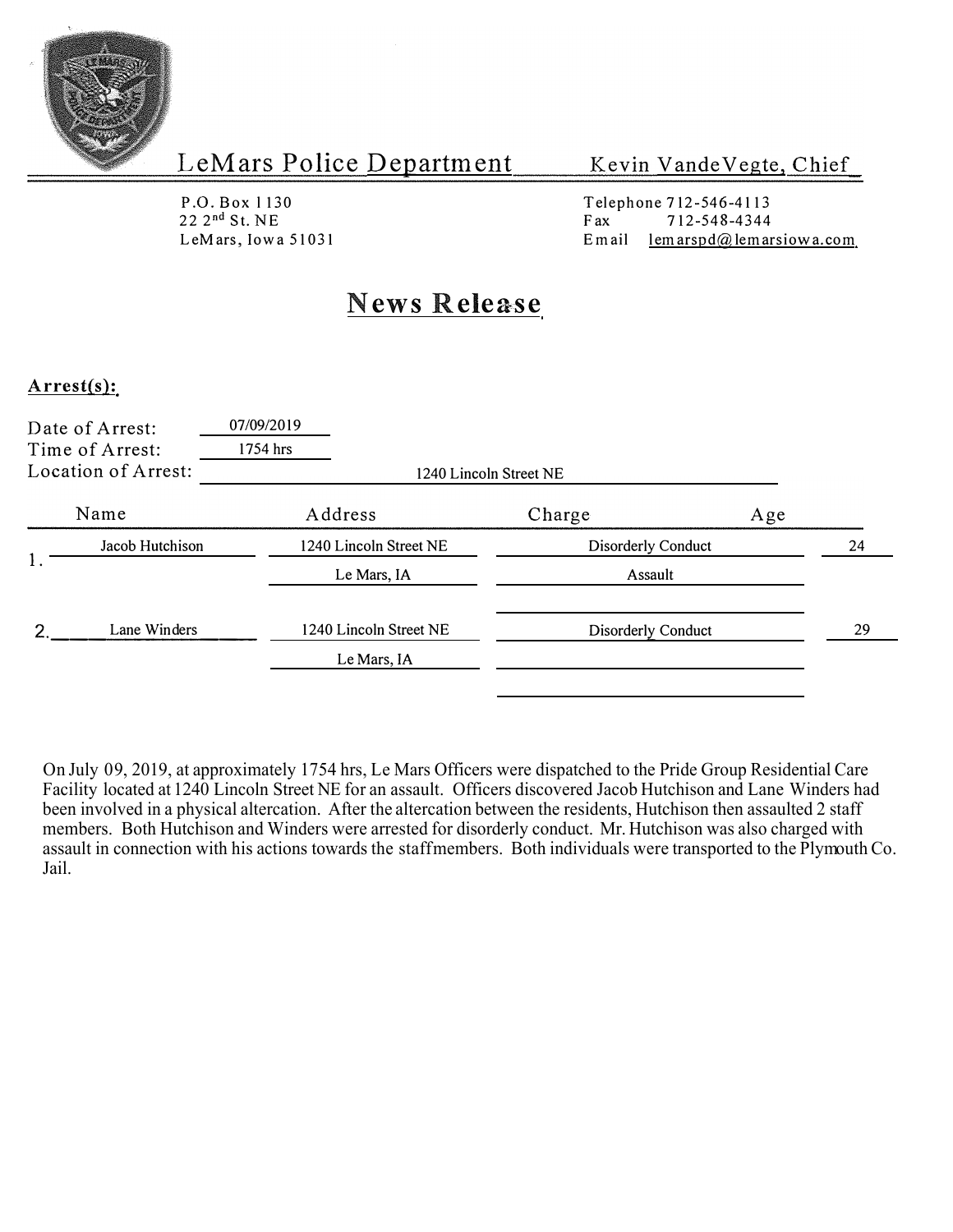

#### Kevin Vande Vegte, Chief

P.O. Box 1130 22 2 nd St. NE L eMars, Iowa 51031

Telephone 712-546-41 l 3 Fax 712-548-4344 Email lemarspd@lemarsiowa.com

 $\frac{1}{4\pi} \frac{1}{\sqrt{2}}$ 

## **News Release**

#### **Arrest(s):**

te.<br>Kristi

| Date of Arrest: | July 15, 2019<br>1637 Hrs                      | 320 1st Ave SE |                                                                          |
|-----------------|------------------------------------------------|----------------|--------------------------------------------------------------------------|
|                 | Address                                        | Charge         | Age                                                                      |
| Mackino Lodge   |                                                |                | 35                                                                       |
|                 |                                                |                |                                                                          |
|                 | Time of Arrest:<br>Location of Arrest:<br>Name |                | 320 1st Ave SE Apt 201<br><b>Disorderly Conduct</b><br>Le Mars, IA 51031 |

Le Mars officers were called to the 2nd floor of 320 Ist Ave SE in reference to a nuisance complaint. The caller stated a male subject was in the hallway yelling. Officers spoke with Lodge and advised him to refrain from disturbing the peace. A few minutes after officers had left, the caller advised Lodge was back out in the hallway yelling again. Officers placed Mackino Lodge under arrest for disorderly conduct and transported him to the Plymouth County Jail.